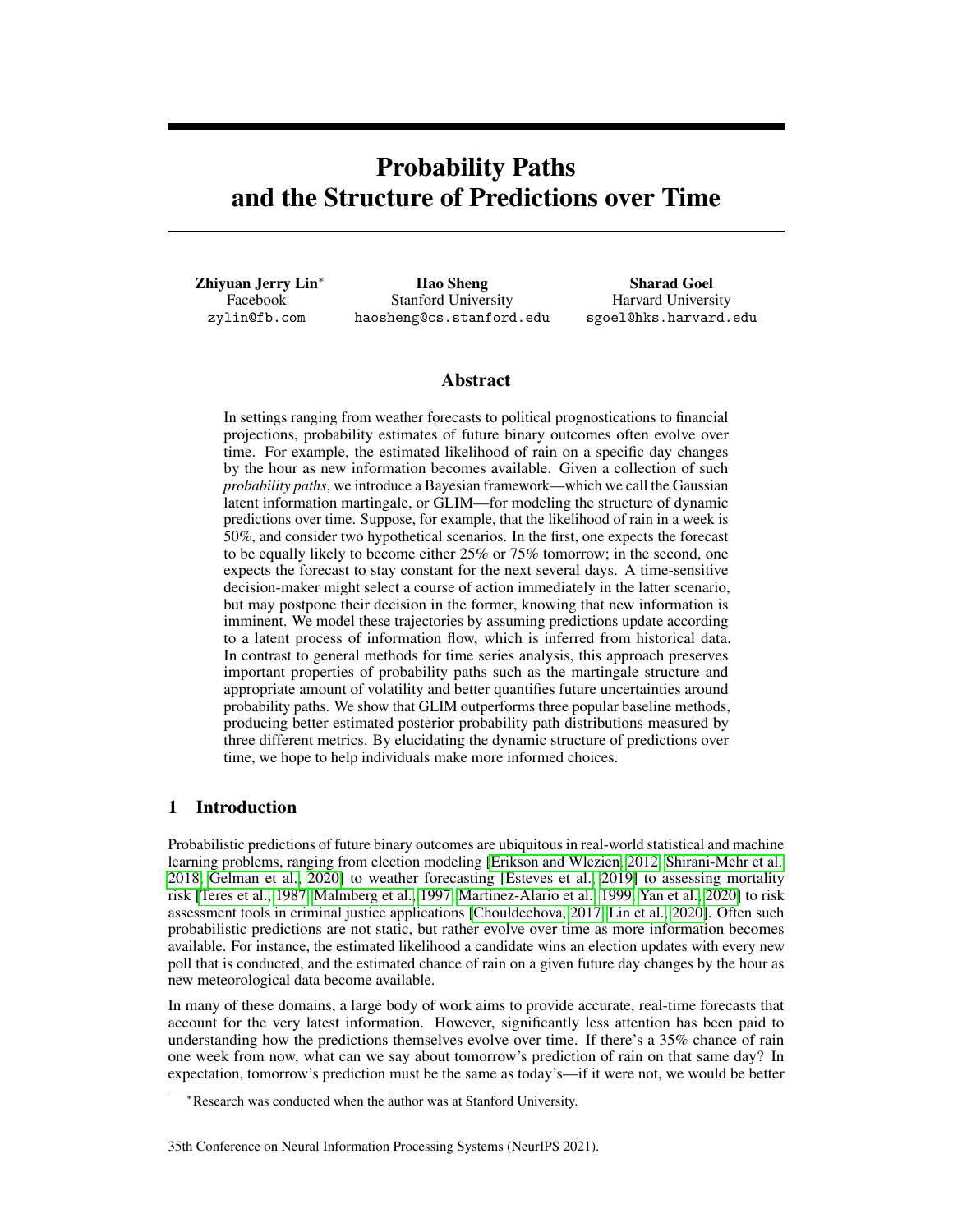<span id="page-1-0"></span>

Figure 1: Dynamic forecasts of rainfall across several Australian cities during the summer and winter, starting one week before the target date. All forecasts initially indicate an approximately 35% chance of rain. But the forecast trajectories—which we call probability paths—have higher volatility in the summer than in the winter.

off updating today's prediction to match our expectation of tomorrow's forecast. In other words, such sequence of probabilistic predictions should be a martingale [\[Augenblick and Rabin, 2021,](#page-10-3) [Foster](#page-10-4) [and Stine, 2021,](#page-10-4) [Gelman et al., 2020,](#page-11-1) [Taleb et al., 2019,](#page-11-5) [Taleb, 2018,](#page-11-6) [Ely et al., 2015\]](#page-10-5). But aside from satisfying this martingale property, the forecast trajectories can vary widely from one setting to the next.

Consider, for example, the collection of dynamic weather forecasts presented in Figure [1.](#page-1-0) The plot shows the evolution of 7-day precipitation predictions for a set of Australian cities [\[Williams, 2011,](#page-12-2) [Young and Young, 2018\]](#page-12-3), where we have disaggregated the predictions by season (summer or winter) and restricted to those instances for which the 7-day forecast starts at approximately 35%. As is visually apparent, the mean prediction on any later day is still approximately 35%, as expected. But the summer forecasts are considerable more volatile than those in the winter. In the winter months (June–August), the prediction is unlikely to change substantially until immediately before the target date. In contrast, in the summer months (December–February), the prediction is likely to oscillate considerably—either up or down—with each passing day.

These patterns have immediate consequences for time-sensitive decision makers [\[Ferguson, 2004,](#page-10-6) [Tsitsiklis and Van Roy, 1999,](#page-12-4) [Chow and Robbins, 1963\]](#page-10-7). As a simple example, suppose one is planning a weekend picnic, with a preference both for sunshine and for sending out invitations as soon as possible. If one knows that a weather forecast is unlikely to change in the immediate future, one might opt to simply send out the invitations and hope for the best. Alternatively, knowing that more information is imminent—as reflected by forecasts that are likely to soon change—one might choose to wait another day before deciding to hold the party.

In this paper, we develop a Bayesian framework to investigate—and predict—the structure of dynamic probabilistic forecasts: the Gaussian latent information martingale, or GLIM. In contrast to existing techniques for time-series modeling, our approach is tailored to the specific properties of evolving probabilistic forecasts, which we call probability paths<sup>[2](#page-1-1)</sup>. Most importantly, our approach satisfies the martingale property described above, with the expected value of future predictions along the path equal to the current prediction. Our model is trained directly on historical paths, and learns the heterogeneous, covariate-dependent structure of forecasts. As a result, it is rich enough to predict the type of structure illustrated in Figure [1.](#page-1-0) We show that this approach often outperforms existing state-of-the-art methods for quantifying uncertainty for evolving time series forecast, ostensibly because past general-purpose methods do not leverage the idiosyncratic properties of probability paths. As real-time forecasting becomes increasingly popular, we hope this work helps researchers and decision makers investigate and act on these dynamic predictions.

<span id="page-1-1"></span> $2A$ lso known as stream of beliefs, streamflow forecast, or evolution of forecasts under different contexts.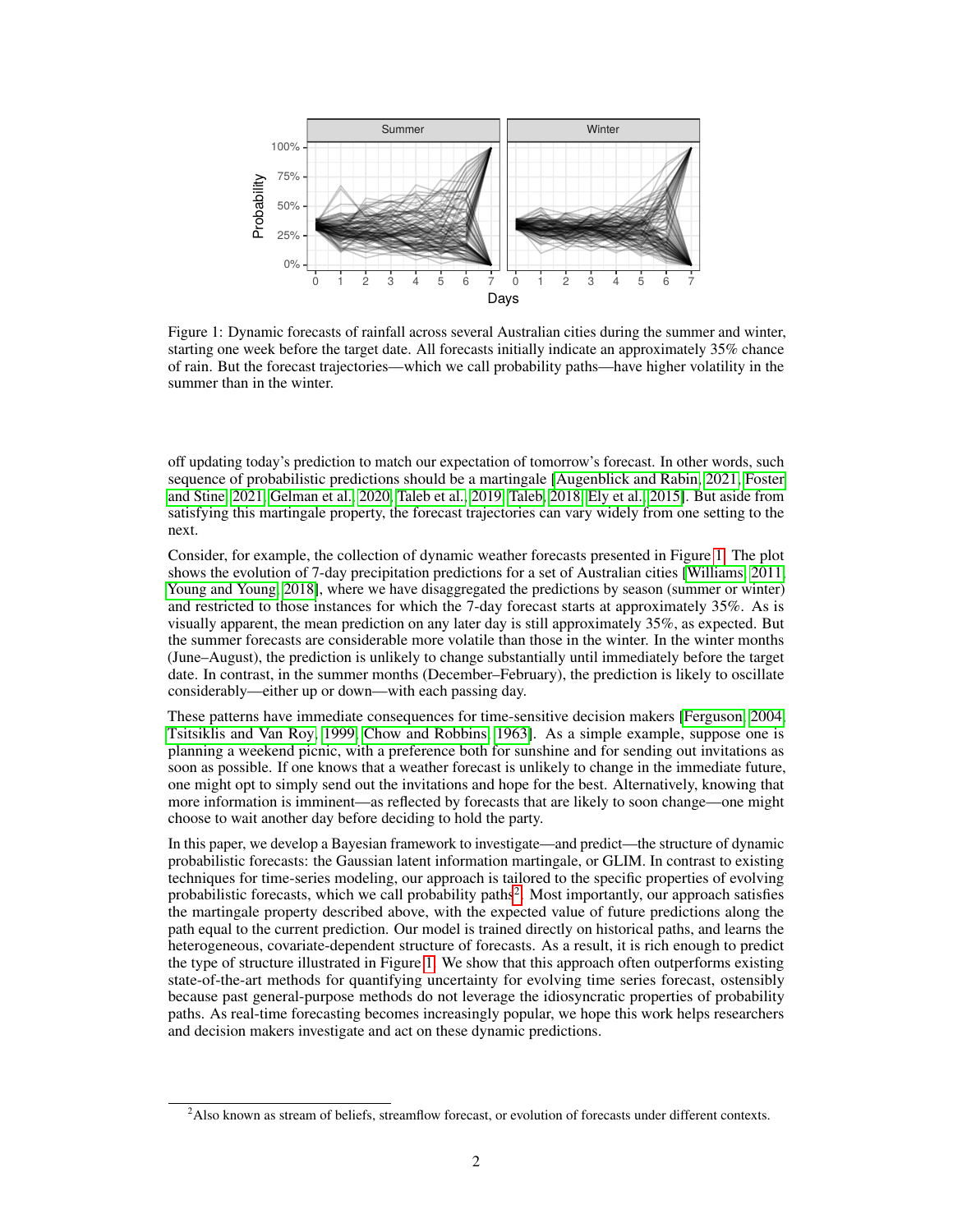# <span id="page-2-0"></span>2 Background

In this section, we formally define the problem we aim to address and introduce related literature pertaining to this topic.

### 2.1 Problem Setup

Suppose we are interested in a binary outcome  $Y_T \in \{0, 1\}$  that will either occur or not at some fixed future time T and the current time is  $t = 0$ . For example, we may be interested in whether it will rain  $T = 7$  days from today. At time 0, we observe an initial probabilistic point estimate  $Y_0 = y_0$  about the final outcome (e.g., from a static weather forecast model), as well as a collection of covariates  $X$  (e.g., current and recent meteorological measurements). Our goal, then, is to accurately estimate how the predictions  ${Y}_{t=1}^{T}$  of the event in question will evolve over time, described by a posterior distribution of  $\{Y\}_{t=1}^T$  given all the information we have observed at  $t=0$ .

While this problem might seem to be a straightforward time series modeling application at first sight, as shown by statisticians and economists [\[Augenblick and Rabin, 2021,](#page-10-3) [Foster and Stine, 2021,](#page-10-4) [Gelman et al., 2020,](#page-11-1) [Taleb et al., 2019,](#page-11-5) [Taleb, 2018,](#page-11-6) [Ely et al., 2015\]](#page-10-5), such evolving probabilistic predictions need to have an expectation equal to the initial prediction (i.e., being a martingale starting from  $y_0$ ) and shall not display excessive or insufficient movement (i.e., appropriate amount of volatility as we will explain later in Section [4\)](#page-6-0), putting additional constraints on the shape of predicted probability path distributions. Indeed, without any additional information, the only sensible posterior distributions of future predictions  $\{Y\}_{t=1}^T$  are ones with the mean equal to  $y_0$  [\[Gelman](#page-11-1) [et al., 2020,](#page-11-1) [Taleb, 2018\]](#page-11-6), the current observed probabilistic point estimation.

It is worth noting that in this problem, unlike in many common time series modeling tasks, we are not interested in producing a sequence of point estimates for the future probability path  ${Y}^T_{t=1}$ , as a model that always outputs the current best probabilistic prediction  $y_0$  for all future  $\{Y\}_{t=1}^T$  is arguably the best point estimates we could possibly give without observing additional information. Instead, here we wish to provide an accurate estimate of the entire *posterior probability path distribution* conditioning on having observed all information available at  $t = 0$ . As we will explain in detail in Section [4,](#page-6-0) the quality of the estimated distribution can be assessed via examining some of the properties a probability path distribution should possess such as its posterior mean calibration, expected volatility, and credible interval coverage at different significance levels.

## 2.2 Related Work

In this subsection, we briefly review three classes of methods relevant to the problem of estimating the posterior distribution of probability paths  $\{Y\}_{t=1}^T$ .

Martingale model of forecast evolution. The model most relevant to our setting is probably the martingale model of forecast evolution, or MMFE, originally developed by [Graves et al.](#page-11-7) [\[1986\]](#page-11-7) and [Heath and Jackson](#page-11-8) [\[1994\]](#page-11-8) to estimate the evolution of production forecasts in supply chain optimization. In order to estimate how the forecasts of the production of a commodity at a future time T evolve for  $t = 0$  to T, learning from historical data, MMFE directly estimates the covariance matrix of increments between consecutive time points. With the learned covariance matrix, at  $t = 0$  we are able to simulate arbitrary number of possible scenarios (hence the posterior distribution of forecast evolution) of how the production predictions for  $t = T$  will be at time  $t = 0, \ldots, T$ . Although MMFE was originally invented a few decades ago, there are many recent successful applications and improvements of MMFE in a wide range of fields such as energy management [\[Xu et al., 2019\]](#page-12-5), reservoir operation [\[Zhao et al., 2013,](#page-12-6) [2011\]](#page-12-7), stock replacement [\[Boulaksil, 2016\]](#page-10-8), and production planning [\[Albey et al., 2015\]](#page-10-9). Finally, recent work such as [Augenblick and Rabin](#page-10-3) [\[2021\]](#page-10-3) and [Foster](#page-10-4) [and Stine](#page-10-4) [\[2021\]](#page-10-4) are studying martingale structures of probability paths, but they usually focus on developing diagnostic metrics for existing predictions instead of constructing predictive frameworks that capture probability path heterogeneity like GLIM.

**Probabilistic time series models.** When it comes to modeling time series data, probability path or not, arguably the most widely known class of models is probabilistic time series models. Famous examples include the autoregressive (AR), autoregressive moving average (ARMA), and autoregressive integrated moving average (ARIMA) models [\[Brockwell and Davis, 2016\]](#page-10-10). The autoregressive structure and the estimated Gaussian noise term allow us to simulate future time series evolution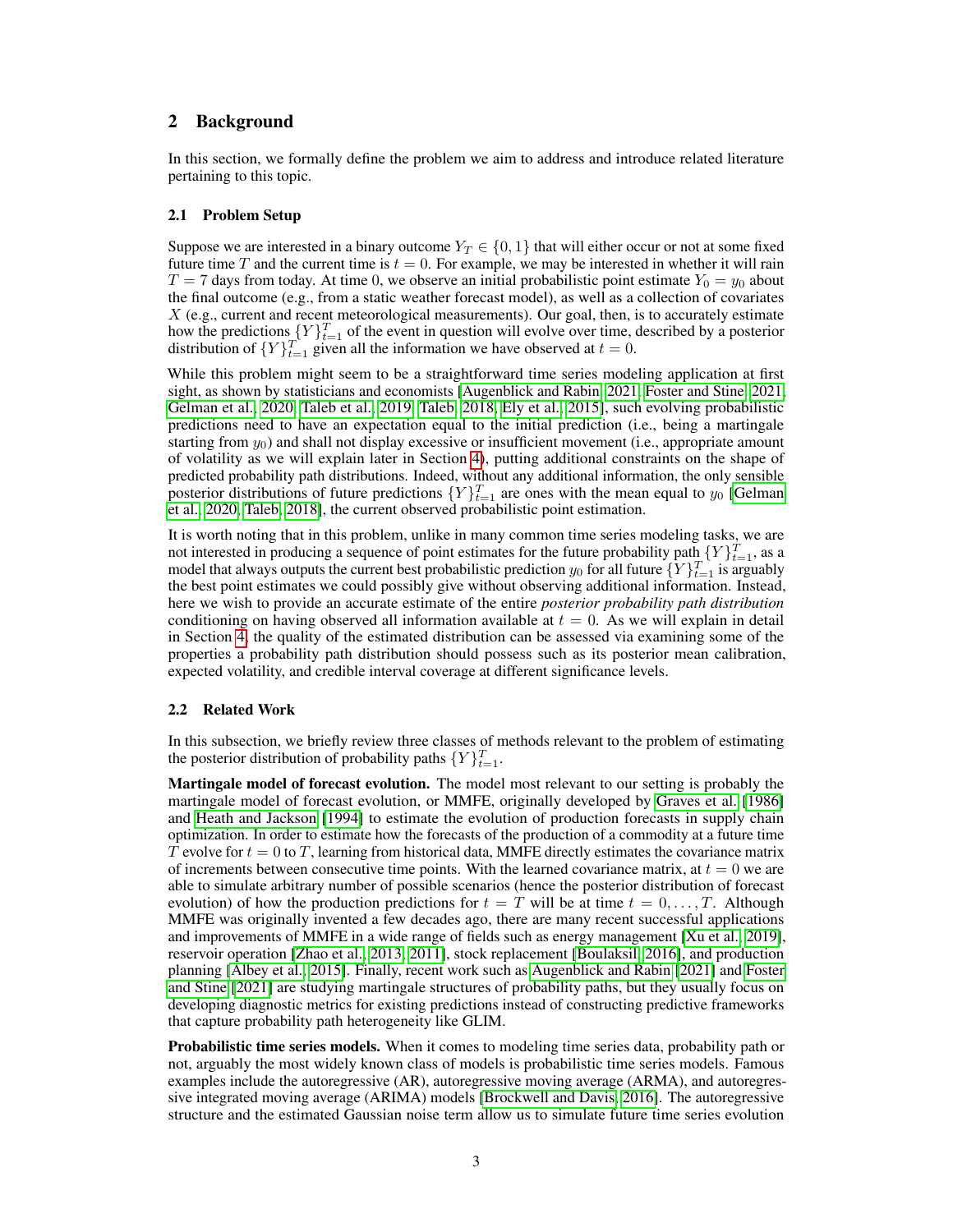through recursive sampling. If we additionally model the noise terms themselves as a function of noise terms from previous time steps, we have a *stochastic volatility model*. For example, when we assume the variance of the error terms—or innovation—follows a AR structure, we have a ARCH [\[Engle,](#page-10-11) [1982\]](#page-10-11) model. Similarly, assuming a ARMA structure of error terms give the GARCH [\[Bollerslev,](#page-10-12) [1986\]](#page-10-12) model. More recent development on stochastic volatility models include GARCHX [\[Sucarrat,](#page-11-9) [2020,](#page-11-9) [Francq and Thieu, 2019,](#page-10-13) [Engle and Patton, 2007\]](#page-10-14), Augmented ARCH [\[Bera et al., 1992\]](#page-10-15), and the Gaussian Copula Process Volatility (GCPV) model [\[Wilson and Ghahramani, 2010\]](#page-12-8), which all allow for more complex structure of estimated variance over time and some of them grant the use of covariate information. Despite their vast success in numerous applications, most of these classical probabilistic time series models are primarily designed to model a single time series, rather than to model the multiple, independent time series in our motivating examples. Further, while some of these approaches may still be applied to model probability paths with some modifications, they are not designed to fully leverage the distinctive characteristics of probability paths, such as their martingale property, volatility level, or their finite time horizon (meaning the predictions must converge to 0 or 1 at a fixed time T).

Bayesian deep sequence models. Rapid development of deep learning models over the past decade has offered a new avenue of modeling time series data. Specifically, modern deep-learning based recurrent neural networks such as LSTM [\[Hochreiter and Schmidhuber, 1997,](#page-11-10) [Goodfellow et al.,](#page-11-11) [2016\]](#page-11-11) and DeepAR [\[Salinas et al., 2019\]](#page-11-12) can not only model and predict time series data, but also naturally incorporate the information of covariates into their predictions. There is a stream of recent work [\[Wen et al., 2017,](#page-12-9) [Eisenach et al., 2020,](#page-10-16) [Rangapuram et al., 2018\]](#page-11-13) particularly focusing on providing better calibrated future time series predictions. Moreover, recent advancement in Bayesian deep learning has made uncertainty estimation possible in addition to point predictions through random regularization [\[Srivastava et al., 2014,](#page-11-14) [Gal and Ghahramani, 2015,](#page-10-17) [Kingma et al., 2015\]](#page-11-15) or weights distribution [\[Blundell et al., 2015\]](#page-10-18). In spite of their significant model capacity, typical deep sequence models suffer from the same problem as classical probablistic time series models: they are not constrained by the martingale property in this bounded probability path setting. As we will show in Section [4,](#page-6-0) deep models tend to become overly conservative when it comes to uncertainty estimation and do not conform with the martingale requirement.

In summary, all of these techniques are powerful methods for modeling general time-series data, but none are tailored to the idiosyncratic properties of probability paths. In Section [4,](#page-6-0) we will evaluate GLIM against representative baseline models from each of the three classes of models and illustrate how GLIM can produce posterior future probability path samples with more accurate uncertainty estimation and better mean calibration.

## 3 Modeling Probability Paths

#### 3.1 Gaussian latent information martingale

Now, we formally introduce the Gaussian latent information martingale, or GLIM, as a framework to model and predict probability paths. To model a probability path  $\{Y\}_{t=0}^T$ , we introduce a corresponding sequence of latent variables  $\{Z\}_{t=1}^T$ , where the scalar  $Z_t$  intuitively represents the amount of information received between time  $t - 1$  and t. Receiving positive information (i.e., positive  $Z_t$ ) makes the ultimate outcome  $Y_T$  more likely, while receiving negative information makes the ultimate outcome less likely.

Now, we assume the latent variables  $\{Z\}_{t=1}^T$  follow a multivariate Gaussian distribution with mean zero and  $T \times T$  covariance matrix  $\Sigma = \Sigma(X, \theta)$ , where the covariance matrix can depend on both the observed covariates X and a parameter  $\theta$ . Finally, we model  $\{Y\}_{t=0}^T$  by assuming predictions along the probability path can be expressed in terms of the following conditional probabilities:

<span id="page-3-0"></span>
$$
Y_t = \Pr\left(\gamma + \sum_{i=1}^T Z_i \ge 0 \mid Z_1, \dots, Z_t\right),\tag{1}
$$

where  $\gamma$  is a fixed constant.

Eq. [\(1\)](#page-3-0) is closely related to the latent variable formulation of logistic regression models, but we additionally condition on the latent variables. This expression has several attractive properties for modeling probability paths. First,  $Y_t$  is naturally constrained to lie between 0 and 1. Second,  $Y_T$  is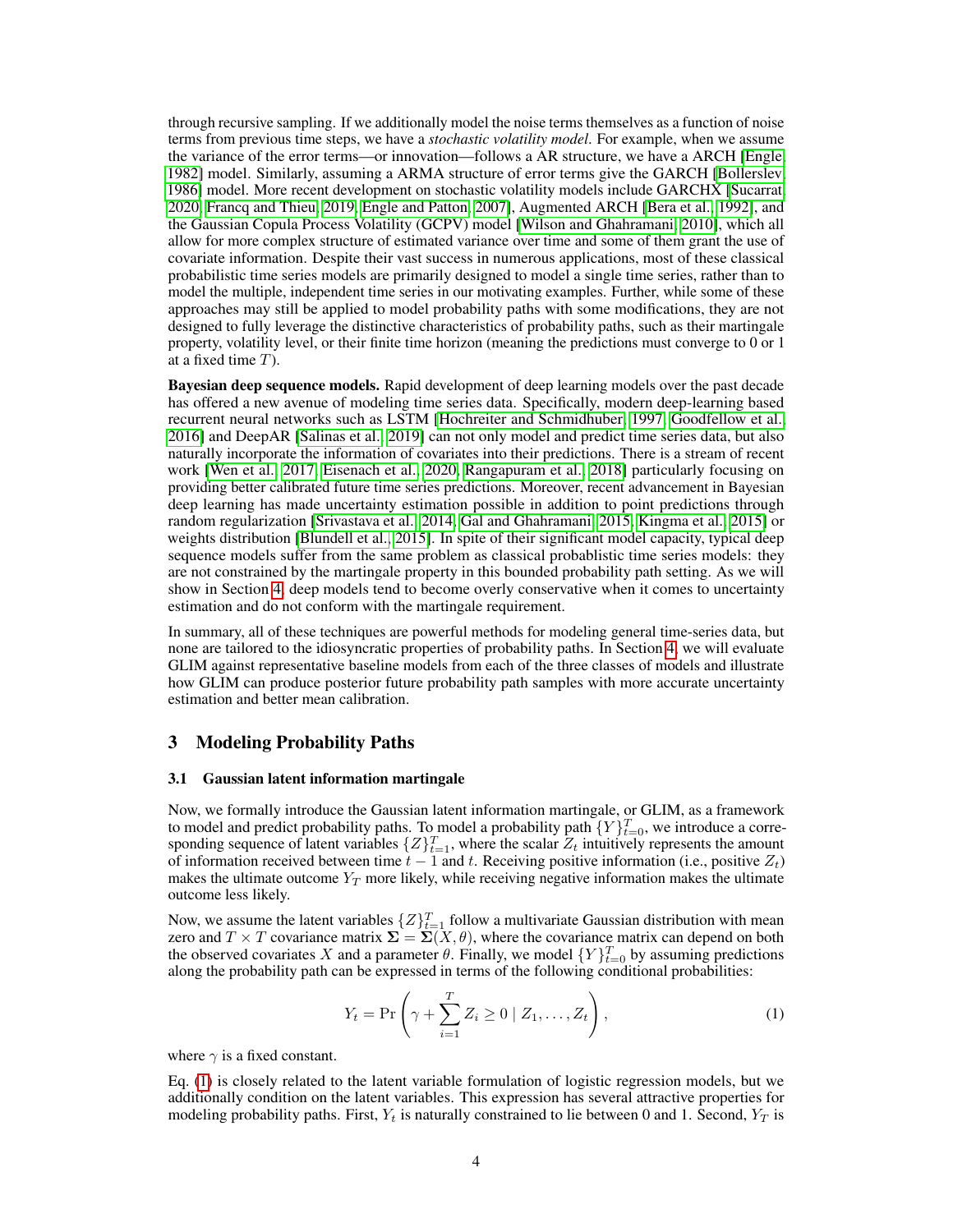guaranteed to be either 0 or 1, since once we condition on  $Z_1, \ldots, Z_T$ , there is no randomness left in the expression. Finally, and most importantly,  $Y_t$  satisfies the martingale property, as shown below.

**Proposition 1.** For  $\{Y\}_{t=0}^T$  satisfying Eq. [\(1\)](#page-3-0), we have

$$
\mathbb{E}[Y_{t+1} | Y_0, \dots, Y_t] = Y_t
$$

*for*  $0 \leq t \leq T$ *.* 

The proof is given by Appendix [A.3](#page--1-0) in the supplement material. Given a collection of probability paths, our goal is to infer the parameter  $\theta$ , as we describe next.

#### 3.2 Model inference

We take a Bayesian approach to fit GLIM defined above. The main difficulty is deriving a tractable expression for the corresponding likelihood function. To do so, we first introduce some notation.

Given any  $0 < t < T$ , we divide the covariance matrix  $\Sigma$  into four quadrants as follows:

$$
\mathbf{\Sigma} = \begin{bmatrix} t & T-t \\ \mathbf{\Sigma}_{11}^t & \mathbf{\widehat{\Sigma}}_{12}^t \\ \mathbf{\Sigma}_{21}^t & \mathbf{\Sigma}_{22}^t \end{bmatrix} \begin{matrix} t \\ t \\ T-t \end{matrix}
$$

For  $t = 0$ , we further define  $\Sigma_{22}^0 = \Sigma$ . For an arbitrary matrix M, we use the notation  $M_{(i,j)}$  to denote the  $(i, j)$  entry in the matrix. Similarly, for an arbitrary vector v, we use the notation  $v_{(i)}$  to denote the  $i$ -th entry in the vector.

Now, using this notation, Theorem [1](#page-4-0) presents a recursive formula for computing the (log) probability density function for our Gaussian latent information martingale with parameter  $\theta$ . That expression can in turn be used to infer the parameters of the model from the observed data via maximum likelihood estimation or, alternatively, fully Bayesian inference.

<span id="page-4-0"></span>**Theorem 1.** *Consider a probability path*  $y_0, \ldots, y_T$ *, with associated covariate vector* X*. For parameter*  $\theta$  *and covariance matrix*  $\Sigma = \Sigma(X, \theta)$ *, suppose*  $Y_t$  *is given by the GLIM model, defined in Eq.* [\(1\)](#page-3-0). Then there is a unique  $\gamma$  such that  $Y_0 = y_0$ *:* 

$$
\gamma = \Phi^{-1}(y_0) \sqrt{\sum_{i,j} \Sigma_{(i,j)}},\tag{2}
$$

*where*  $\Phi$  *is the CDF of the standard normal distribution. Further, the log probability density function* f *of the path*  $y_1, \ldots, y_T$  *under the model is given by* 

$$
\log f(y_1, \dots, y_T; \Sigma, \gamma) = -\sum_{t=1}^{T-1} \left( \log \tilde{\sigma}_t + \frac{(\Phi^{-1}(y_t) - \tilde{\mu}_t)^2}{2\tilde{\sigma}_t^2} - \frac{(\Phi^{-1}(y_t))^2}{2} \right) + y_T \cdot \log(y_{T-1}) + (1 - y_T) \cdot \log(1 - y_{T-1}),
$$

*where*  $\tilde{\mu}_t$  *and*  $\tilde{\sigma}_t$  *are computed according to the following four-step procedure:* 

*1. For*  $1 \leq t < T$ , calculate  $\Sigma<sup>t</sup>$  and  $\mathbf{a}<sup>t</sup>$  according to the following expressions (and set  $\Sigma^0 = \Sigma$ ):

$$
\boldsymbol{\Sigma}^t = \boldsymbol{\Sigma}^t_{22} - \boldsymbol{\Sigma}^t_{21} (\boldsymbol{\Sigma}^t_{11})^{-1} \boldsymbol{\Sigma}^t_{12} \qquad \mathbf{a}^t = \mathbf{1}^T \boldsymbol{\Sigma}^t_{21} (\boldsymbol{\Sigma}^t_{11})^{-1}
$$

2. For  $1 \le t < T$ , iteratively compute  $z_t$ :

$$
z_t = \frac{\sqrt{\sum_{i,j}\sum_{(i,j)}^{t}\!\Phi^{-1}(y_t) - \sum_{i=1}^{t-1}(1+\mathbf{a}^t_{(i)})z_i - \gamma}}{1+\mathbf{a}^t_{(t)}}
$$

3. For  $1 \leq t < T$ , calculate  $\mu^t$  (and set  $\mu^0 = 0$ ):

$$
\mu^t = \mathbf{\Sigma}_{21}^t (\mathbf{\Sigma}_{11}^t)^{-1} [z_1, \cdots, z_t]^T
$$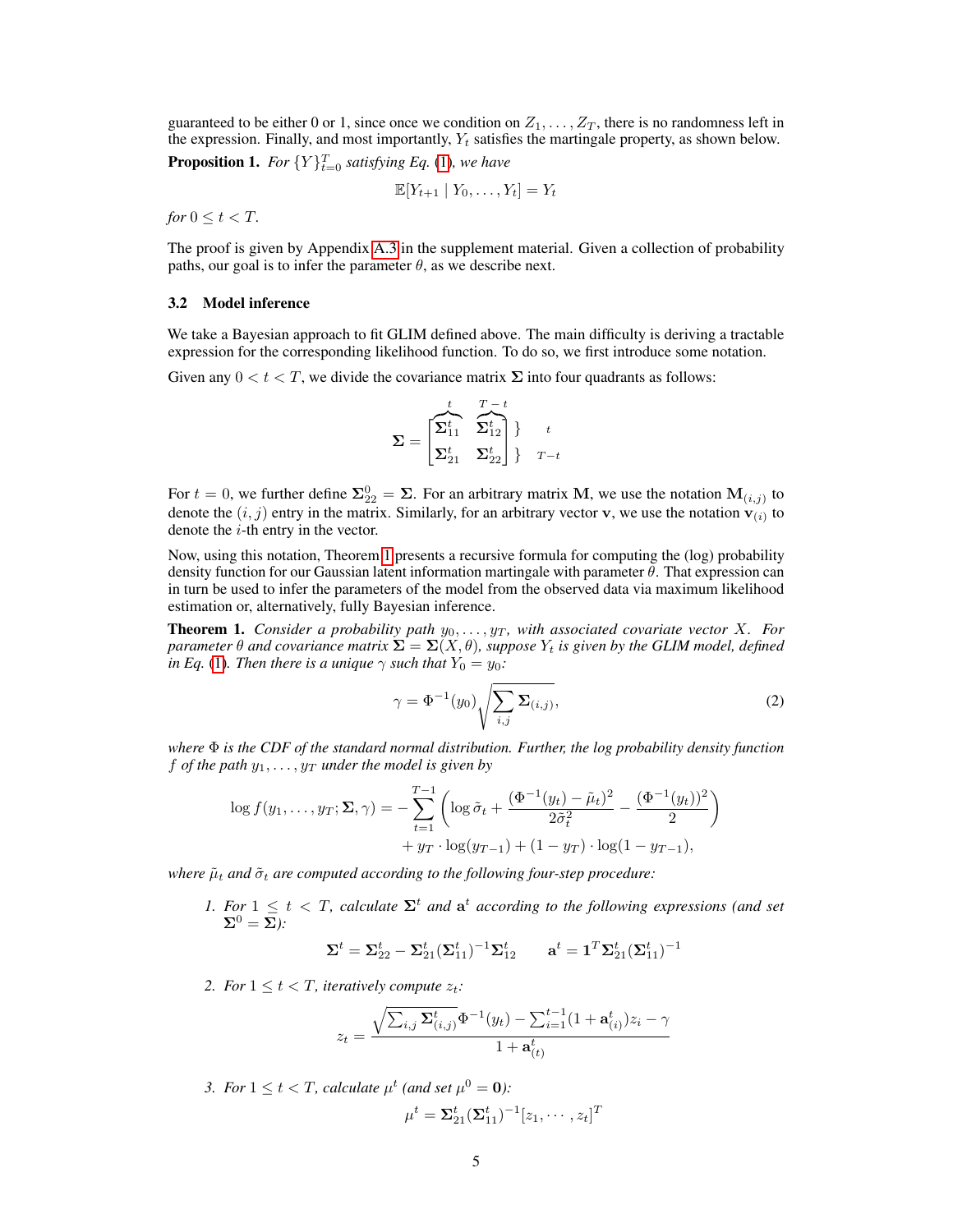<span id="page-5-0"></span>

Figure 2: The directed graphical model under consideration of GLIM. Solid lines denote the generative model. Dashed lines denote the identification of  $z_t$  from realized values of  $Y_t$ ; this induction also requires knowledge of  $\Sigma$  and  $z_1, \dots, z_{t-1}$ , but those arrows are omitted in the diagram for simplicity. The parameters  $\theta$  of the covariance matrix  $\Sigma$  are learned from the data.

*4. Finally, for*  $1 \le t < T$ *, calculate*  $\tilde{\mu}_t$  *and*  $\tilde{\sigma}_t$ 

$$
\tilde{\mu}_t = \frac{\gamma + \sum_{i=1}^{t-1} (1 + \mathbf{a}_{(i)}^t) z_i + (1 + \mathbf{a}_{(t)}^t) \mu_{(1)}^{t-1}}{\sqrt{\sum_{i,j} \Sigma_{(i,j)}^t}} \qquad \tilde{\sigma}_t = \frac{\sqrt{\Sigma_{(1,1)}^{t-1}} (1 + \mathbf{a}_{(t)}^t)}{\sqrt{\sum_{i,j} \Sigma_{(i,j)}^t}}.
$$

Figure [2](#page-5-0) shows a graphical representation of the model and inference process. A proof of Theorem [1](#page-4-0) is given in Appendix [A.1](#page--1-1) of the supplementary material. The key observation is that given realized values of  $Y_1, \ldots, Y_t$ , together with the parameters of the underlying data-generating process, one can compute the implied values of the latent variables  $Z_1, \ldots, Z_t$ . Using change of variables, one can then compute the probability density function itself.

Much of the notational complexity in Theorem [1](#page-4-0) stems from the fact that the latent variables can have a non-trivial correlation structure. This flexibility allows our model to better capture the patterns of real-world data. However, in some cases, it is sufficient to assume the latent variables are independent, which in turn considerably simplifies our expression of the density.

<span id="page-5-1"></span>**Corollary 1.** Suppose the latent variables  $\{Z\}_{t=1}^T$  are independent, with a diagonal covariance matrix  $\Sigma$  having diagonal entries  $\sigma_1^2, \sigma_2^2, \cdots, \sigma_T^2$ . Then the expressions for  $\tilde{\mu}_t$  and  $\tilde{\sigma}_t$  in Theorem [1](#page-4-0) *have the following simplified form:*

$$
\tilde{\mu}_t = \Phi^{-1}(y_{t-1}) \sqrt{\frac{\sum_{i=t}^T \sigma_i^2}{\sum_{i=t+1}^T \sigma_i^2}}, \qquad \tilde{\sigma}_t = \frac{\sigma_t}{\sqrt{\sum_{i=t}^T \sigma_i^2}}.
$$

A proof of Corollary [1](#page-5-1) is given in Appendix [A.2](#page--1-2) of the supplementary material.

Given the expression for the likelihood derived in Theorem [1,](#page-4-0) there are multiple ways to carry out model inference. For example, one could sweep over the parameter space to maximize the likelihood of the observed probability paths under the model. Here we instead apply a Bayesian approach, putting a weakly informative prior on  $\theta$ , and then approximating its posterior distribution via Hamiltonian Monte Carlo (HMC), as implemented in Stan [\[Carpenter et al., 2017\]](#page-10-19).

Without further constraints,  $\theta$  is not fully identified by the data, since multiplying all of the latent variables in Eq. [\(1\)](#page-3-0) by a positive constant does not affect the sign of the relevant expression. Thus, in our applications below, we constrain the scale of the latent variables by requiring  $\text{Var}(Z_1) = \sigma_1^2 = 1$ .

From a fitted GLIM model, it is straightforward to draw a probability path from the posterior distribution over paths. We do so in three steps. First, we draw a value of  $\hat{\theta}$  from the inferred posterior.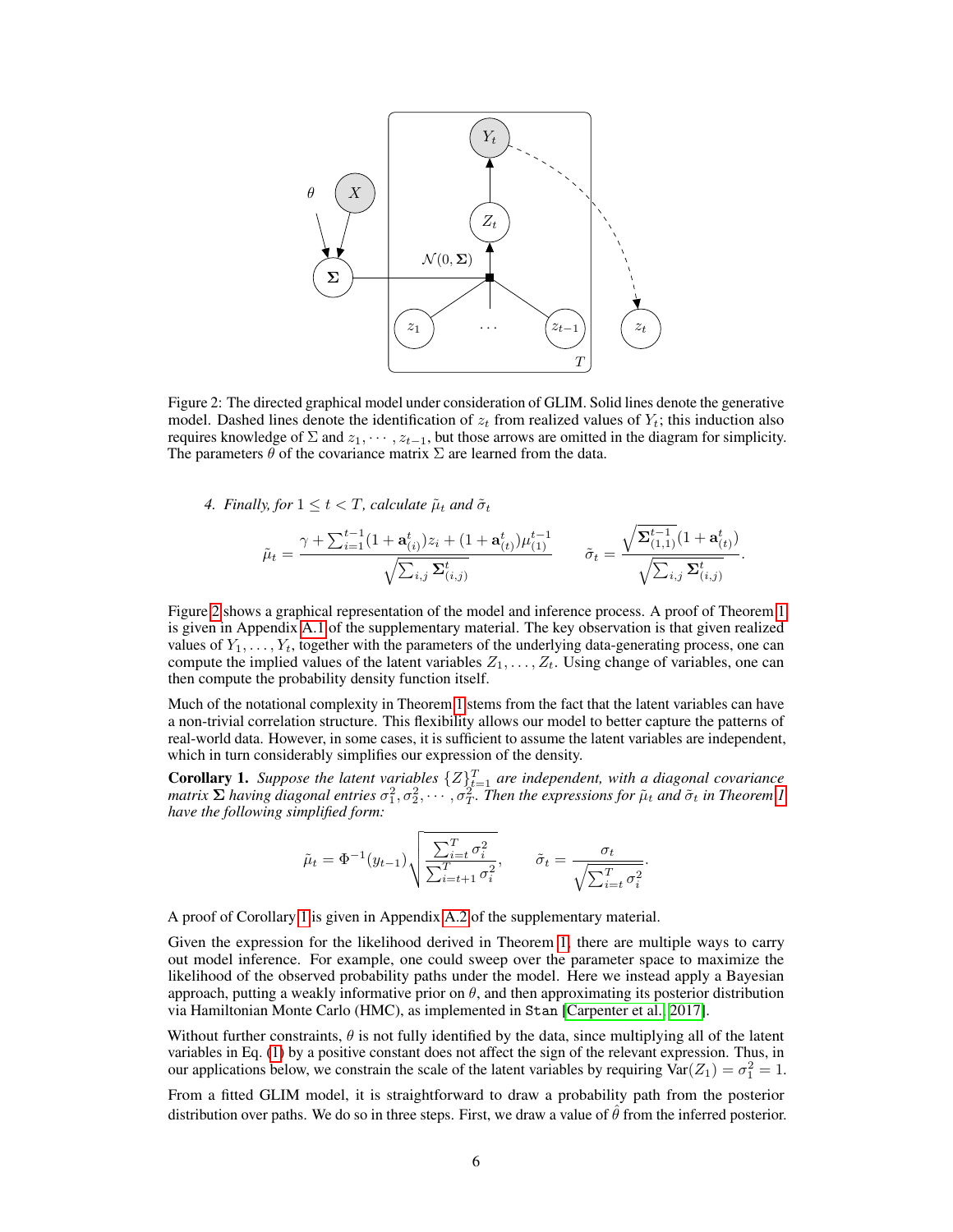Next, we draw the vector of latent variables  $(z_1, \ldots, z_T)$  from the multivariate normal distribution  $\mathcal{N}(\mathbf{0}, \Sigma(X, \hat{\theta}))$ . Finally, we compute values of  $y_1, \ldots, y_T$  according to Eq. [\(1\)](#page-3-0). As shown in the supplementary material, the value of Eq. [\(1\)](#page-3-0) can be computed analytically, yielding:

$$
y_{t} = \Phi\left(\frac{\gamma + \sum_{i=1}^{t-1} z_{i} + z_{t} + \sum_{i} \mu_{(i)}^{t}}{\sqrt{\sum_{i, j} \sum_{(i, j)}^{t}}}\right)
$$
(3)

for  $1 \le t < T$ , where  $\gamma$ ,  $\mu^t$ , and  $\Sigma^t$  are defined as in Theorem [1.](#page-4-0) For  $t = T$ , we have  $Y_T = 1$  if and only if  $\gamma + \sum_{i=1}^{T} z_i \geq 0$ .

# <span id="page-6-0"></span>4 Experiments

We now explore the efficacy of GLIM through a series of experiments on two real-world datasets. We have additionally included a simulation study on a synthetic dataset in Appendix [B](#page--1-3) to demonstrate GILM's empirical finite sample behavior. In all of our experiments, we use a covariance matrix  $\Sigma(X, \theta)$  with autoregressive structure and heteroskedastic variance. Specifically, we set

$$
\Sigma_{(i,j)} = \sigma_i \sigma_j \rho^{(n-|i-j|)},
$$
 where the variance at time t is  $\sigma_t^2 = \mathcal{G}_{\beta}(X, t)$ .

In this setup, the covariance matrix  $\Sigma$  is parameterized by  $\theta = (\rho, \beta)$ . The first parameter,  $\rho$ , controls the correlation between latent variables, with  $\rho = 0$  corresponding to independence. The second parameter,  $\beta$ , controls how the latent information evolves over time through the variance function  $\mathcal{G}_{\beta}$ . A simple example of the variance function is  $\mathcal{G}_{\beta}(X,t) = \exp(\beta X(t-1))$ , where positive, zero, and negative values of  $\beta^T X$  correspond to increasing, constant, and decreasing variance over time.

As we will demonstrate, this relatively simple structure using different variance functions often works well in practice. Figure [6](#page--1-4) in Appendix [B](#page--1-3) show that even with only two scalar parameters under this specification, GLIM is able to model a wide variety of probability path structures. However, other parameterization are also possible. For instance, deep kernel learning [\[Wilson et al., 2016\]](#page-12-10) could be applied to facilitate more complex covariance matrix structure.

## 4.1 Experiment setup

We now turn to two more complex real-world prediction problems with evolving probability paths to assess the GLIM's performance: (1) the minute-by-minute win probability of professional basketball teams, updated as the game unfolds; and (2) forecasts of rainfall in Australian cities, updated daily as new information becomes available. In both prediction tasks, we observe the initial point prediction  $y_0$  given by a pre-trained random forest predictor about the final outcome  $Y_T$ . The goal here is to accurately estimate the posterior probability path distribution, approximated by a sample of simulated posterior probability paths generated by the models to be evaluated. Figure [8a](#page--1-5) in Appendix [D](#page--1-6) verifies that for both basketball and weather datasets, the probability paths themselves are generally well calibrated.

We compare GLIM against three representative baselines from each of the three aforementioned classes of models in Section [2:](#page-2-0) (1) MMFE: martingale method of forecast evolution [\[Heath and](#page-11-8) [Jackson, 1994,](#page-11-8) [Zhao et al., 2013\]](#page-12-6); (2) *LR*: a set of linear regression models  $\{m_t\}$  that predict the future estimated probability at time t [\[Brockwell and Davis, 2016\]](#page-10-10); and (3) *MQLSTM*: a Bayesian multi-horizon quantile LSTM model [\[Wen et al., 2017,](#page-12-9) [Eisenach et al., 2020\]](#page-10-16).

Assessing the quality of an estimated distribution is tricky: For each probability path in the dataset, we only observe one realized trajectory of the path, rendering metrics comparing two distributions (e.g., Kolmogorov–Smirnov statistic or cross-entropy) inappropriate.[3](#page-6-1) Luckily, by taking advantage of the fact that we are modeling probability paths, we know there are a few key properties the true probability path distribution must satisfy and have accordingly devised three evaluation metrics to benchmark GLIM against the baseline models.

<span id="page-6-1"></span><sup>&</sup>lt;sup>3</sup>Although it is possible to treat the observed path as a coarse approximation of ground truth distribution (i.e., one-point distribution), doing so will likely introduce an unacceptable level of noise in our evaluation.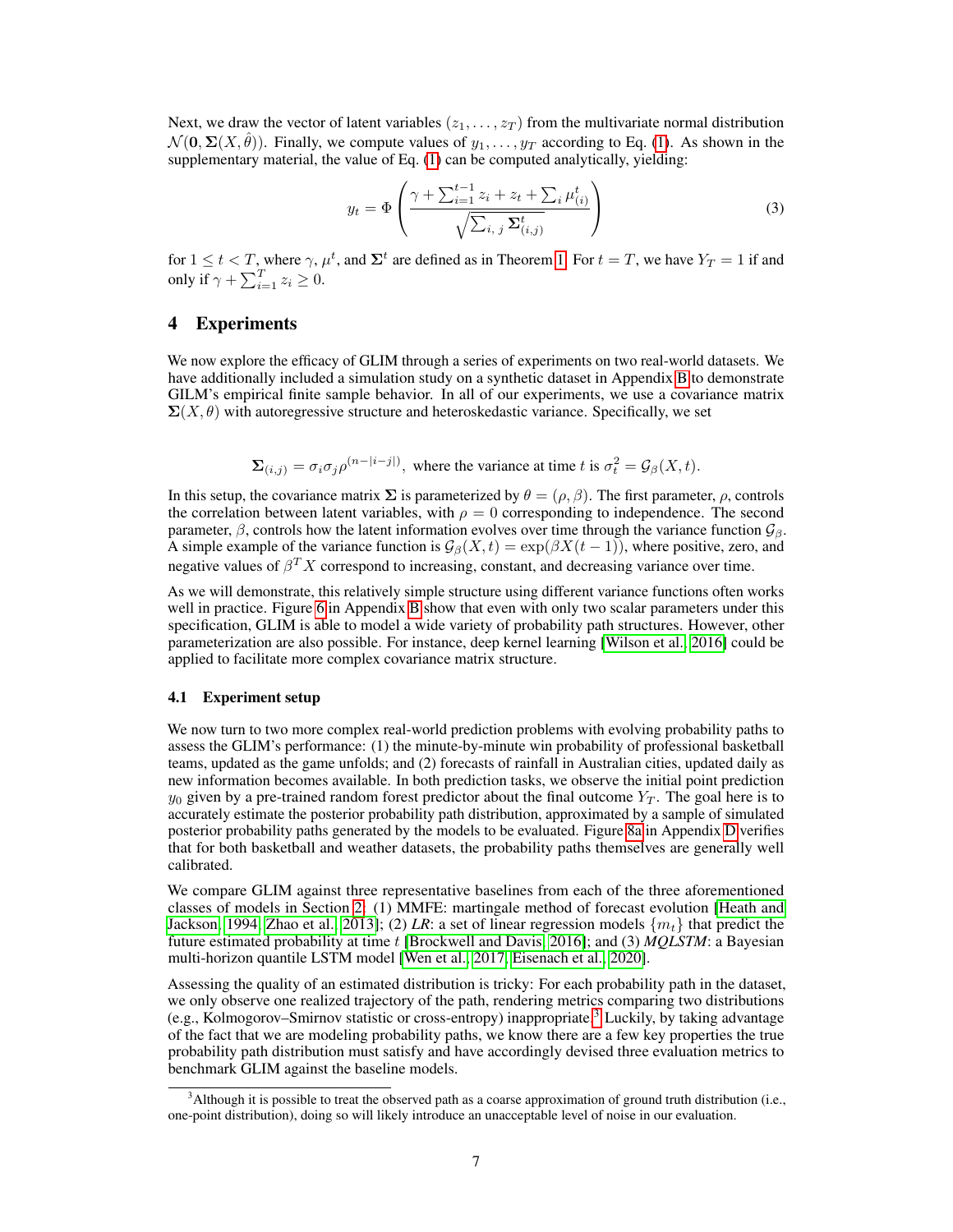<span id="page-7-2"></span>

Figure 3: A comparison of real and predicted probability paths for a single basketball game, for GLIM and for our three baseline models: MMFE, LR, and MQLSTM. The blue lines are the observed ground-truth paths, the grey lines show 100 samples drawn from the distribution of paths predicted by each model, and the red lines show the mean predictions over time.

The first metric is the *posterior mean calibration mean squared error* (mean calibration MSE). Since the probability paths are expected to be martingales, posterior means of simulated paths should be around the initial prediction (i.e.,  $y_0$ ) for  $t = 1, \ldots, T$  and we can empirically examine if the generated paths have a sample mean of  $y_0$ .

The second metric we check is the *expected volatility mean squared error* (volatility MSE). As proven by [Augenblick and Rabin](#page-10-3) [\[2021\]](#page-10-3) and [Taleb](#page-11-6) [\[2018\]](#page-11-6), for an evolving belief stream (i.e., a probability path), given an initial probabilistic prediction  $y_0$ , the accumulated squared increments, or volatility, defined as  $Q_T = \sum_{i=1}^T (Y_i - Y_{i-1})^2$  should be equal to  $y_0(1 - y_0)$  in expectation, i.e.,  $\mathbb{E}[Q_T] = y_0(1 - y_0)$ . In practice,  $\mathbb{E}[Q_T]$  can be estimated through averaging over the squared increment sum of a collection of sample paths.

Finally, if the realized paths are from the estimated probability path distribution, then for any  $0 < t < T$ , an empirical credible interval at significance level  $\alpha$  is expected to cover exactly  $\alpha$ proportion of observed paths. Specifically, we examine the *credible interval coverage error* (CI coverage error) at significance level  $\alpha \in \{50\%, 80\%, 90\%, 95\%\}\$  at the beginning, middle, and the end of probability paths for both the basketball and weather datasets.

In the experiments, for each model, all metrics are calculated using 100 simulated samples per probability path. All paths are simulated up until time  $T - 1$ , the the final end points are generated by drawing from Bernoulli( $p = Y_{T-1}$ ) to ensure they converge to 1 or 0 at time T,

## 4.2 Basketball game outcome predictions

Suppose the second half of a basketball game is about to start. Based on all the available information, the probability that the home team wins is 60%. How is the game likely to evolve? Do we expect a game-deciding event to occur in the next few minutes? Can we safely run to the bathroom and not miss the action? More specifically, do we expect the 60% prediction to remain stable until the final minutes of the game, or, alternatively, do we expect it to quickly veer toward 0 or  $100\%$ ?

Here we analyze regular-season NBA basketball games for the 2017–2018 and 2018–2019 seasons, training our model on the first season, and evaluating our predictions on the second<sup>[4](#page-7-0)</sup>. To do so, we first created minute-by-minute probability paths for every 48-minute game. For every minute, we trained a separate random forest model to predict the final game outcome based on information available at that point, including: the current home-team and away-team score, the maximum score margin up until that point in the game, and the win rates for the home and away teams for the previous season. On the resulting probability paths, we fit our GLIM model—as well as our three baseline methods—to model predictions for the second half of the game<sup>[5](#page-7-1)</sup>. All four models have access to the same information available at half-time, including the score, each team's performance in the previous season, and summary statistics for the probability path in the first half of the game (e.g., the minimum, maximum, average, and standard deviation of predictions). We use a regularized linear function  $\mathcal{G}_{\beta}(X, t)$  for GLIM, which we describe in detail in Appendix [C.1.](#page--1-7)

<span id="page-7-0"></span><sup>&</sup>lt;sup>4</sup>Our basketball data were collected from www.nba.com with a third-party API client [\[Patel, 2018\]](#page-11-16). To avoid the problem of varying horizon lengths because of overtime periods, for any particular game, if the home team's score is greater or equal to the visiting team's, we mark the home team as the winner.

<span id="page-7-1"></span><sup>&</sup>lt;sup>5</sup>For modeling purposes, we let  $t = 0$  represent the 24th minute of the basketball game.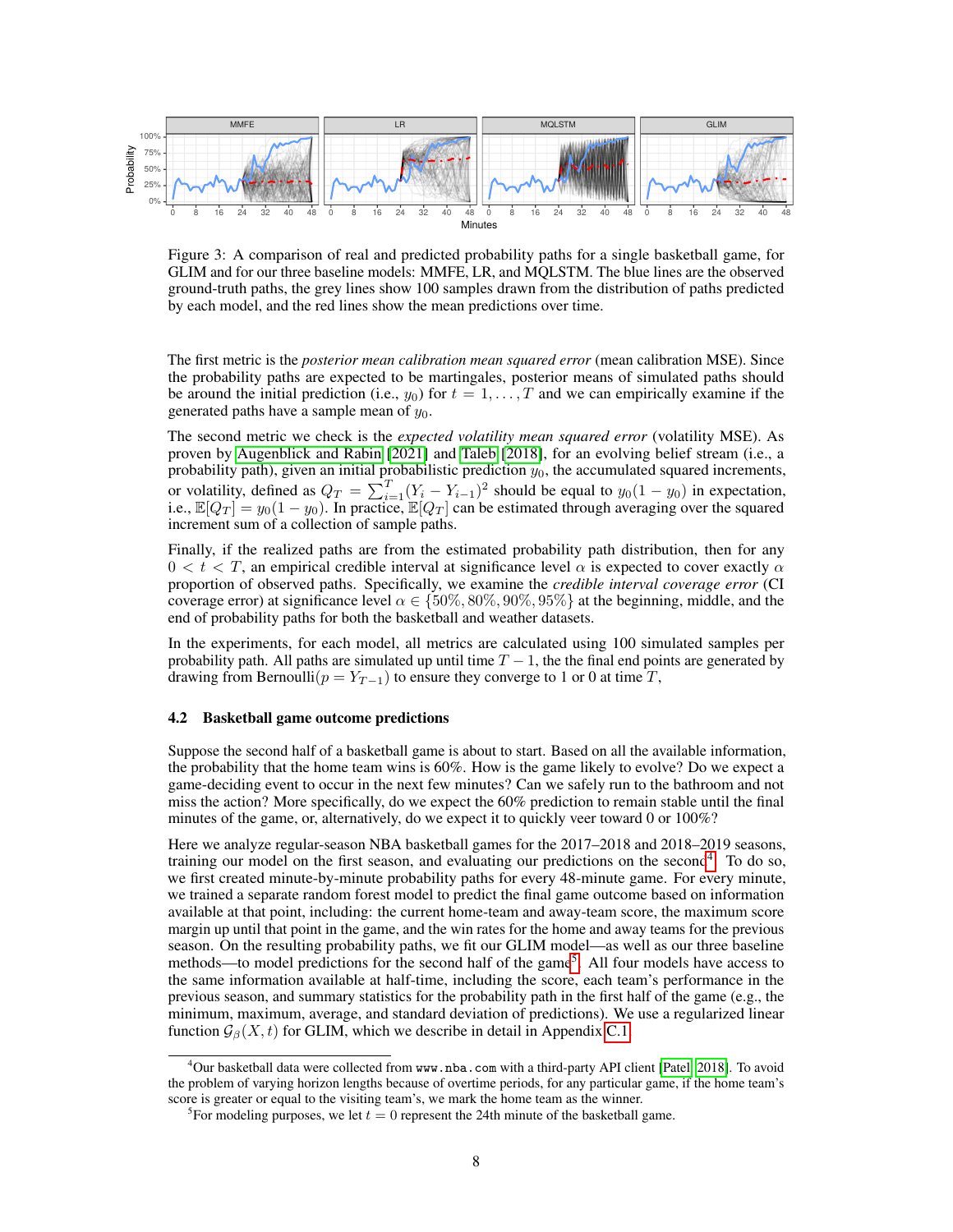<span id="page-8-0"></span>



Figure 4: Mean calibration MSE, plotted on log scale. The estimated calibration MSE for GLIM is not identically zero because our estimate is based on a finite number of sample paths.

Figure 5: Volatility MSE, plotted on log scale.

In Figure [3,](#page-7-2) we show an illustrative example of a single game, modeled by all four methods. The identical blue curve in all four panels is the ground-truth probability path of the game. Starting at the 25th minute (i.e., at the start of the second half), each panel displays the distribution of probability paths predicted by each method, with the dashed red line indicating the mean prediction under each model over time. In this example, MQLSTM produces probability paths that have far too much movement showing significant oscillation between adjacent time steps. In contrast, LR produces paths that appear to appropriately fan out over time. Those paths, however, skew towards the positive outcome just like MQLSTM paths, failing to satisfy the martingale property, as indicated by the red line. MMFE is the only baseline model that is able to maintain the posterior mean being centered around  $y_0$ . Unfortunately, all its paths are generally concentrated around  $y_0$  until the end and have assigned pretty small density around the ground-truth blue path. Finally, GLIM generates predicted paths that are both calibrated (as is theoretically guaranteed) and that appear to appropriately capture the path volatility. One interpretation for GLIM's simulated paths is that given all information we have seen at the 24th minute and the point prediction  $y_0$  being around 30%, if the home team is going to lose the game, we can expect to have a confident prediction at around the 36th minute; but if the home team is going to win, we might not be so sure about it until the very end of the game.

<span id="page-8-1"></span>

| Min. | $\alpha$ | <b>MMFE</b> | LR      | <b>MOLSTM</b> | <b>GLIM</b> |   | Day | $\alpha$ | <b>MMFE</b> | LR      | <b>MOLSTM</b> | <b>GLIM</b> |
|------|----------|-------------|---------|---------------|-------------|---|-----|----------|-------------|---------|---------------|-------------|
| 25   | 50%      | 0.13        | $-0.32$ | $-0.08$       | 0.07        |   |     | 50%      | 0.06        | $-0.14$ | $-0.01$       | 0.01        |
|      | 80%      | 0.04        | $-0.46$ | $-0.10$       | 0.03        |   |     | 80%      | 0.03        | $-0.19$ | $-0.02$       | $-0.01$     |
|      | $90\%$   | 0.00        | $-0.46$ | $-0.10$       | 0.01        |   | 90% | 0.00     | $-0.19$     | $-0.03$ | $-0.03$       |             |
|      | 95%      | $-0.02$     | $-0.45$ | $-0.10$       | $-0.01$     |   | 95% | 0.00     | $-0.17$     | $-0.03$ | $-0.03$       |             |
| 36   | 50%      | 0.03        | $-0.06$ | $-0.09$       | 0.07        |   |     | 50%      | 0.03        | $-0.09$ | $-0.02$       | 0.03        |
|      | 80%      | $-0.03$     | $-0.08$ | $-0.12$       | 0.05        | 3 | 80% | 0.00     | $-0.13$     | $-0.03$ | 0.01          |             |
|      | $90\%$   | $-0.05$     | $-0.08$ | $-0.12$       | 0.02        |   |     | $90\%$   | $-0.01$     | $-0.12$ | $-0.04$       | 0.00        |
|      | 95%      | $-0.05$     | $-0.07$ | $-0.12$       | 0.01        |   | 95% | $-0.02$  | $-0.11$     | $-0.05$ | $-0.02$       |             |
| 47   | 50%      | $-0.01$     | 0.02    | $-0.14$       | 0.01        | 6 | 50% | 0.15     | 0.21        | 0.15    | 0.01          |             |
|      | 80%      | $-0.06$     | 0.01    | $-0.22$       | 0.02        |   | 80% | 0.10     | 0.13        | 0.11    | $-0.01$       |             |
|      | 90%      | $-0.06$     | $-0.01$ | $-0.24$       | 0.03        |   | 90% | 0.05     | 0.07        | 0.06    | $-0.01$       |             |
|      | 95%      | $-0.05$     | $-0.02$ | $-0.24$       | 0.02        |   | 95% | 0.02     | 0.03        | 0.03    | $-0.02$       |             |

(a) Basketball  $\alpha$ -level CI coverage errors

(b) Weather  $\alpha$ -level CI coverage errors

Table 1: Credible interval coverage at significance level  $\alpha$  at different time points. Positive values indicate overly wide credible intervals, and negative values suggest overly narrow credible intervals. Standard errors are generally at or below 0.01 level and are omitted from this table. The lowest coverage errors (or within  $\pm 0.02$  from the lowest absolute error) are in bold. GLIM's performance is consistently the best or indistinguishable from the best in nearly all (time,  $\alpha$ ) combinations.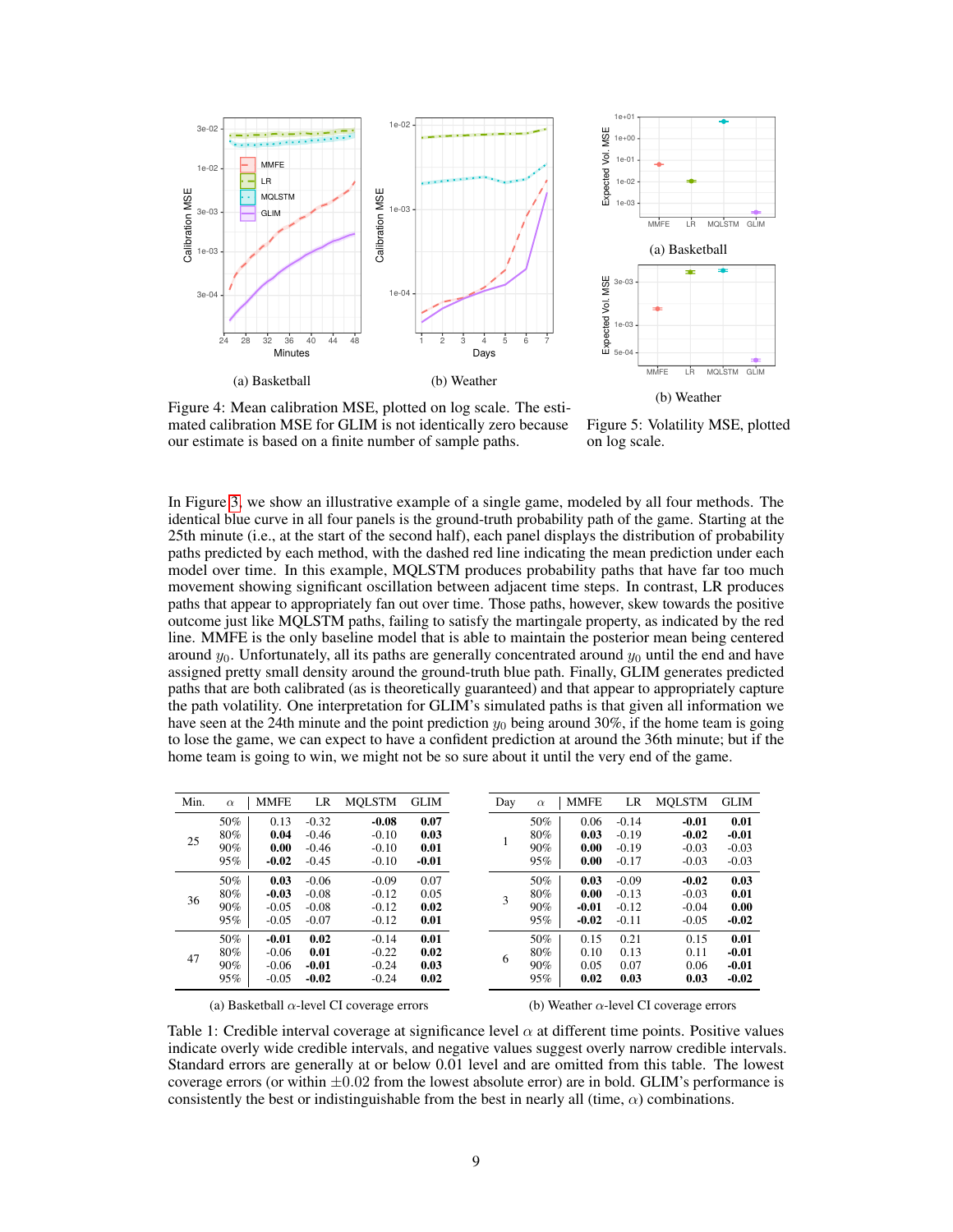Moving beyond this single example, Figure [4a,](#page-8-0) Figure [5a,](#page-8-0) and Table [1a](#page-8-1) show the mean calibration MSE, expected volatility MSE, and credible interval coverage respectively. As displayed in the plot, GLIM outperforms all three baselines across the board. Particularly, Figure [4a](#page-8-0) are Figure [5a](#page-8-0) are plotted in log scale, suggesting GLIM is outperforming baselines by a few orders of magnitudes on those metrics.

## 4.3 Weather predictions

Finally, we consider the problem of modeling dynamic forecasts of precipitation. Whereas basketball games may ostensibly be well-modeled as a biased random walk, weather outcomes arguably have much more complicated temporal dynamics [\[Palmer, 1991\]](#page-11-17). Specifically, we use a dataset of Australian rainfall observations [\[Williams, 2011,](#page-12-2) [Young and Young, 2018\]](#page-12-3), and construct daily predictions starting seven days in advance of the target date. Here, starting at day zero, we aim to model the evolution of our predictions on whether it will rain on the target date. In this case, our predictions were based on a variety of meteorological features, including air pressure, wind speed, location, and month of year. We randomly sampled 10,000 target dates in the dataset prior to 2014 for training our models, and randomly sampled 10,000 target dates in or after 2014 for testing. GLIM and our baseline models were then fit to the training paths, using the same features as above. We set  $\rho = 0$  in this case and use a regularized quadratic function  $\mathcal{G}_{\beta}(X, t)$  for GLIM, which we describe in detail in Appendix [C.2.](#page--1-8)

GLIM and three baseline models' mean calibration MSE, expected volatility MSE, and credible interval coverage for the weather dataset are displayed in Figure [4b,](#page-8-0) Figure [5b,](#page-8-0) and Table [1b](#page-8-1) respectively. Similar to what we observe in the basketball dataset, GLIM performs better than all three baseline models. In summary, the results from both the basketball game outcome predictions and weather predictions datasets suggest that GLIM is a desirable framework for modeling probability paths both in theory and in practice.

# 5 Conclusion

In this paper, we formally investigated the structure of probabilistic predictions that evolve over time. In doing so, we introduced the Gaussian latent information martingale (GLIM), a Bayesian framework to model these probability paths. In contrast to previous work in this area, GLIM can naturally incorporate covariates, is able to produce multi-step predictions without explicitly modeling changes in covariates over time, and, perhaps most importantly, preserves important properties of probability paths such as the martingale structure and amount of movements. We investigated GLIM's performance on two real-world datasets in addition to a synthetic dataset (Appendix [B\)](#page--1-3), helping us understand the dynamic structure of predictions over time.

Aside from being an intriguing problem in and of itself, understanding the structure of evolving probability paths can aid time-sensitive decision makers choose an appropriate action [\[Ferguson,](#page-10-6) [2004,](#page-10-6) [Tsitsiklis and Van Roy, 1999,](#page-12-4) [Chow and Robbins, 1963\]](#page-10-7). Examples range from helping ordinary individuals plan weather-contingent events, to physicians treating patients with rapidly changing symptoms [\[Wassenaar et al., 2015\]](#page-12-11), to prosecutors making judgements based on updating information [\[Lin et al., 2019\]](#page-11-18).

With the increasing availability of real-time data across domains, rapidly evolving forecasts are also likely to become more common. GLIM offers one promising route for explicitly modeling—and, in turn, predicting—the trajectory of forecasts. Looking forward, we hope our work sparks further interest in uncovering and leveraging the subtle structure of such dynamic predictions.

# Acknowledgements

We thank Johann Gaebler, Daniel Jiang, Zhen Liu, Sabina Tomkins, and Yuchen Xie for helpful conversations throughout the project, and Nicolas Lambert and Jessica Su for in-depth discussions on a preliminary version of this work. Code to replicate our experiments is available online at: <https://github.com/ItsMrLin/probability-paths>.

Funding support: The authors acknowledge that they received no funding in support of this research. Competing interests: The authors declare that they have no competing interests.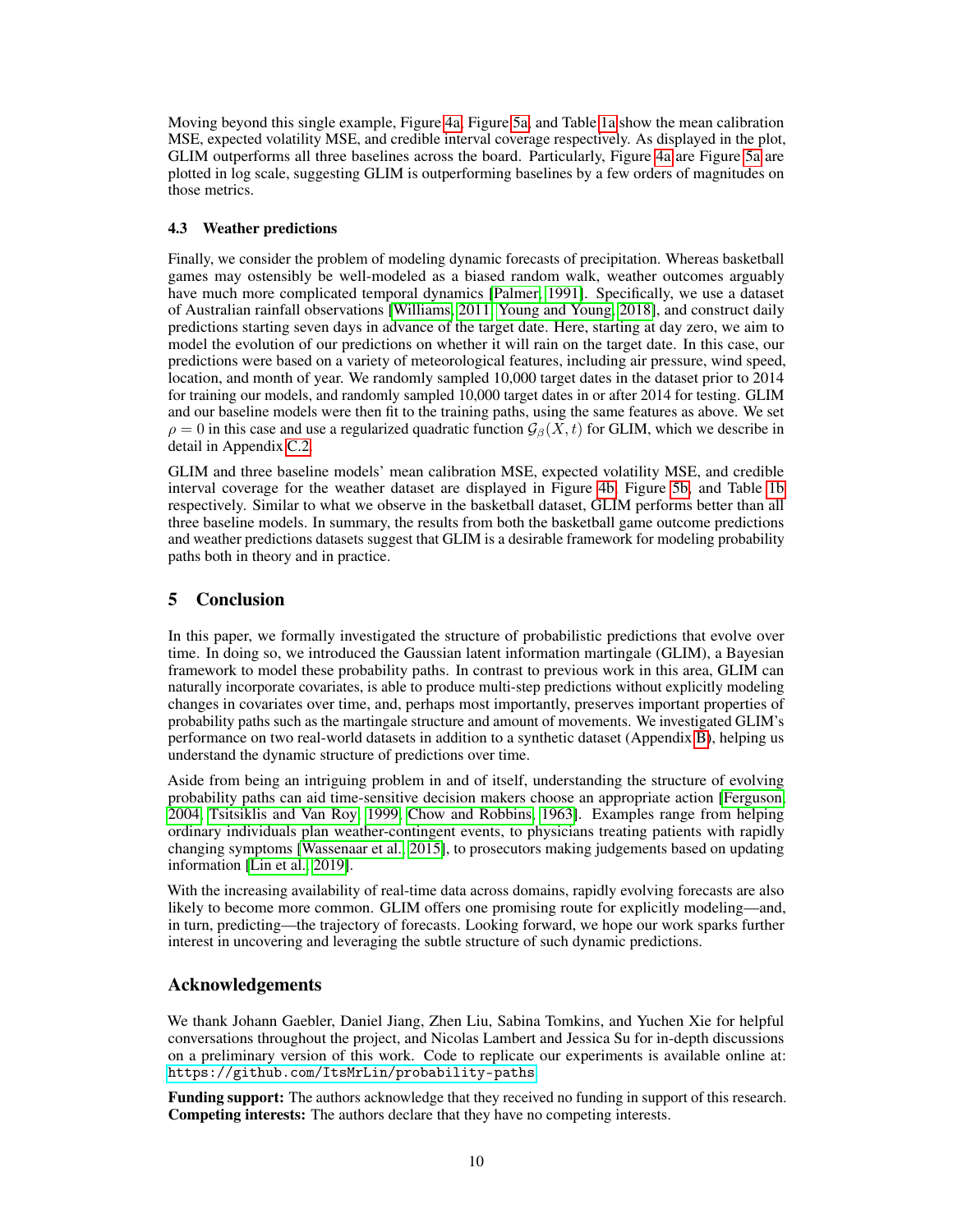## References

- <span id="page-10-9"></span>Erinc Albey, Amirhosein Norouzi, Karl G Kempf, and Reha Uzsoy. Demand modeling with forecast evolution: an application to production planning. *IEEE Transactions on Semiconductor Manufacturing*, 28(3):374–384, 2015.
- <span id="page-10-3"></span>Ned Augenblick and Matthew Rabin. Belief movement, uncertainty reduction, and rational updating. *Q. J. Econ.*, February 2021.
- <span id="page-10-15"></span>Anil K Bera, Matthew L Higgins, and Sangkyu Lee. Interaction between autocorrelation and conditional heteroscedasticity: A random-coefficient approach. *Journal of Business & Economic Statistics*, 10(2):133–142, 1992.
- <span id="page-10-18"></span>Charles Blundell, Julien Cornebise, Koray Kavukcuoglu, and Daan Wierstra. Weight uncertainty in neural networks. *arXiv preprint arXiv:1505.05424*, 2015.
- <span id="page-10-12"></span>Tim Bollerslev. Generalized autoregressive conditional heteroskedasticity. *Journal of econometrics*, 31(3):307–327, 1986.
- <span id="page-10-8"></span>Youssef Boulaksil. Safety stock placement in supply chains with demand forecast updates. *Operations Research Perspectives*, 3:27–31, 2016.
- <span id="page-10-10"></span>Peter J Brockwell and Richard A Davis. *Introduction to time series and forecasting*. Springer, 2016.
- <span id="page-10-19"></span>Bob Carpenter, Andrew Gelman, Matthew D Hoffman, Daniel Lee, Ben Goodrich, Michael Betancourt, Marcus Brubaker, Jiqiang Guo, Peter Li, and Allen Riddell. Stan: A probabilistic programming language. *Journal of statistical software*, 76(1), 2017.
- <span id="page-10-2"></span>Alexandra Chouldechova. Fair prediction with disparate impact: A study of bias in recidivism prediction instruments. *Big data*, 5(2):153–163, 2017.
- <span id="page-10-7"></span>Yuan Shih Chow and Herbert Robbins. On optimal stopping rules. *Zeitschrift für Wahrscheinlichkeitstheorie und verwandte Gebiete*, 2(1):33–49, 1963.
- <span id="page-10-16"></span>Carson Eisenach, Yagna Patel, and Dhruv Madeka. Mqtransformer: Multi-horizon forecasts with context dependent and feedback-aware attention. *arXiv preprint arXiv:2009.14799*, 2020.
- <span id="page-10-5"></span>Jeffrey Ely, Alexander Frankel, and Emir Kamenica. Suspense and surprise. *J. Polit. Econ.*, 123(1): 215–260, 2015.
- <span id="page-10-11"></span>Robert F Engle. Autoregressive conditional heteroscedasticity with estimates of the variance of United Kingdom inflation. *Econometrica: Journal of the Econometric Society*, pages 987–1007, 1982.
- <span id="page-10-14"></span>Robert F Engle and Andrew J Patton. What good is a volatility model? In *Forecasting volatility in the financial markets*, pages 47–63. Elsevier, 2007.
- <span id="page-10-0"></span>Robert S Erikson and Christopher Wlezien. Markets vs. polls as election predictors: An historical assessment. *Electoral Studies*, 31(3):532–539, 2012.
- <span id="page-10-1"></span>João Trevizoli Esteves, Glauco de Souza Rolim, and Antonio Sergio Ferraudo. Rainfall prediction methodology with binary multilayer perceptron neural networks. *Climate Dynamics*, 52(3-4): 2319–2331, 2019.
- <span id="page-10-6"></span>T Ferguson. Optimal stopping and applications. mathematics department ucla, 2004.
- <span id="page-10-4"></span>Dean P Foster and Robert A Stine. Threshold martingales and the evolution of forecasts. *arXiv preprint arXiv:2105.06834*, 2021.
- <span id="page-10-13"></span>Christian Francq and Le Quyen Thieu. Qml inference for volatility models with covariates. *Econometric Theory*, 35(1):37–72, 2019. doi: 10.1017/S0266466617000512.
- <span id="page-10-17"></span>Yarin Gal and Zoubin Ghahramani. Bayesian convolutional neural networks with bernoulli approximate variational inference. *arXiv preprint arXiv:1506.02158*, 2015.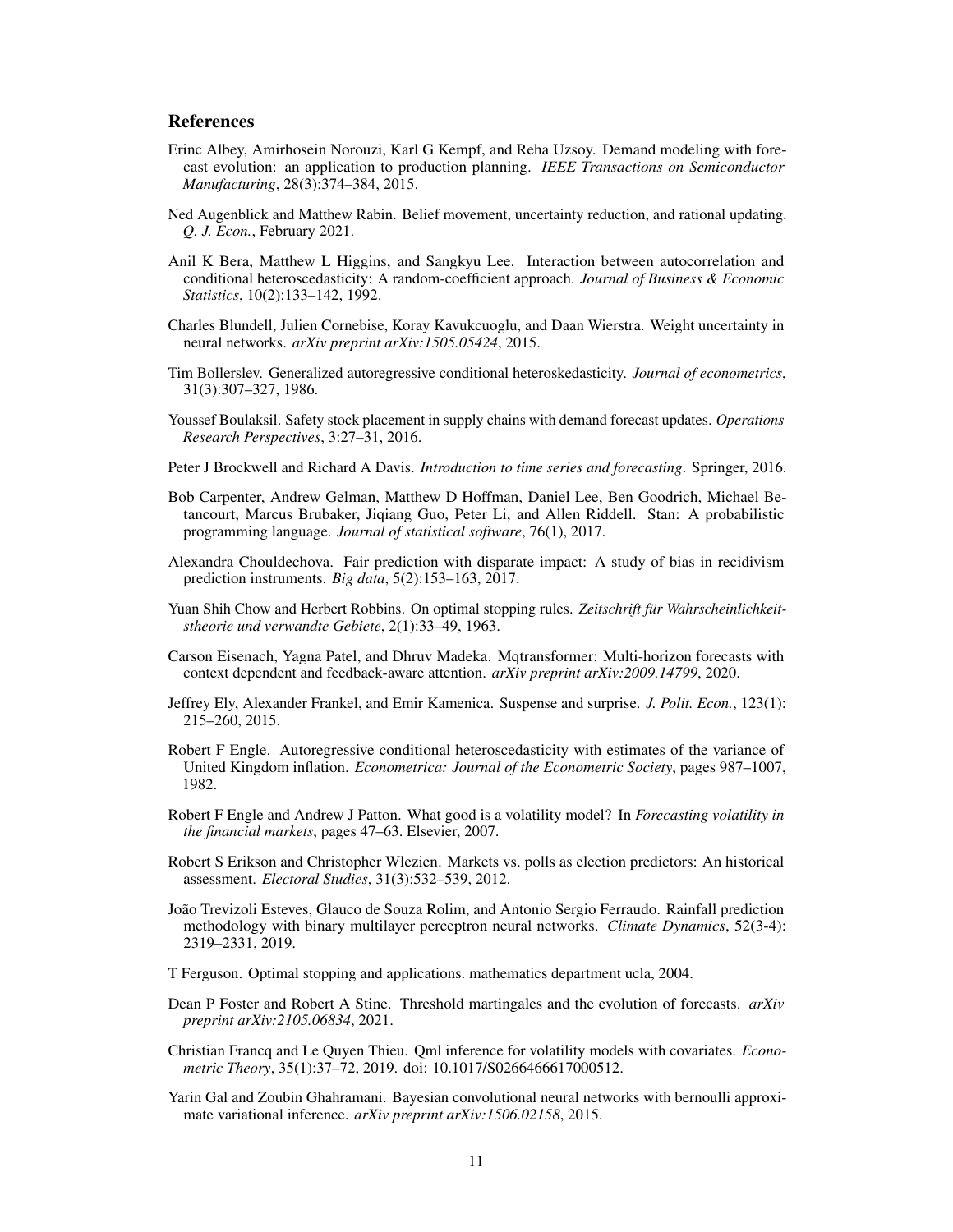- <span id="page-11-1"></span>Andrew Gelman, Jessica Hullman, Christopher Wlezien, and George Elliott Morris. Information, incentives, and goals in election forecasts. *Judgment and Decision Making*, 15(5):863, 2020.
- <span id="page-11-11"></span>Ian Goodfellow, Yoshua Bengio, Aaron Courville, and Yoshua Bengio. *Deep learning*, volume 1. MIT press Cambridge, 2016.
- <span id="page-11-7"></span>Stephen C Graves, Harlan C Meal, Sriram Dasu, and Yuping Qui. Two-stage production planning in a dynamic environment. In *Multi-stage production planning and inventory control*, pages 9–43. Springer, 1986.
- <span id="page-11-8"></span>David C Heath and Peter L Jackson. Modeling the evolution of demand forecasts ith application to safety stock analysis in production/distribution systems. *IIE transactions*, 26(3):17–30, 1994.
- <span id="page-11-10"></span>Sepp Hochreiter and Jürgen Schmidhuber. Long short-term memory. *Neural computation*, 9(8): 1735–1780, 1997.
- <span id="page-11-15"></span>Durk P Kingma, Tim Salimans, and Max Welling. Variational dropout and the local reparameterization trick. In *Advances in neural information processing systems*, pages 2575–2583, 2015.
- <span id="page-11-18"></span>Zhiyuan Lin, Alex Chohlas-Wood, and Sharad Goel. Guiding prosecutorial decisions with an interpretable statistical model. In *Proceedings of the 2019 AAAI/ACM Conference on AI, Ethics, and Society*, pages 469–476, 2019.
- <span id="page-11-4"></span>Zhiyuan Jerry Lin, Jongbin Jung, Sharad Goel, and Jennifer Skeem. The limits of human predictions of recidivism. *Science advances*, 6(7):eaaz0652, 2020.
- <span id="page-11-2"></span>Klas Malmberg, Lars Rydén, Anders Hamsten, Johan Herlitz, Anders Waldenström, and Hans Wedel. Mortality prediction in diabetic patients with myocardial infarction: experiences from the digami study. *Cardiovascular research*, 34(1):248–253, 1997.
- <span id="page-11-3"></span>J Martinez-Alario, ID Tuesta, E Plasencia, M Santana, and ML Mora. Mortality prediction in cardiac surgery patients: comparative performance of parsonnet and general severity systems. *Circulation*, 99(18):2378–2382, 1999.
- Jeffrey W Miller. A detailed treatment of Doob's theorem. *arXiv preprint arXiv:1801.03122*, 2018.
- <span id="page-11-17"></span>Tim Palmer. A weather eye on unpredictability. *Exploring Chaos, A Guide to the New Science of Disorder*, pages 69–81, 1991.
- <span id="page-11-16"></span>Swar Patel. An api client package to access the apis for nba.com. [https://github.com/swar/](https://github.com/swar/nba_api) [nba\\_api](https://github.com/swar/nba_api), 2018. Accessed: 2020-10-1.
- <span id="page-11-13"></span>Syama Sundar Rangapuram, Matthias W Seeger, Jan Gasthaus, Lorenzo Stella, Yuyang Wang, and Tim Januschowski. Deep state space models for time series forecasting. *Advances in neural information processing systems*, 31:7785–7794, 2018.
- <span id="page-11-12"></span>David Salinas, Valentin Flunkert, Jan Gasthaus, and Tim Januschowski. Deepar: Probabilistic forecasting with autoregressive recurrent networks. *International Journal of Forecasting*, 2019.
- <span id="page-11-0"></span>Houshmand Shirani-Mehr, David Rothschild, Sharad Goel, and Andrew Gelman. Disentangling bias and variance in election polls. *Journal of the American Statistical Association*, 113(522):607–614, 2018.
- <span id="page-11-14"></span>Nitish Srivastava, Geoffrey Hinton, Alex Krizhevsky, Ilya Sutskever, and Ruslan Salakhutdinov. Dropout: a simple way to prevent neural networks from overfitting. *The journal of machine learning research*, 15(1):1929–1958, 2014.
- <span id="page-11-9"></span>Genaro Sucarrat. garchx: Flexible and robust garch-x modelling, 2020.
- <span id="page-11-6"></span>Nassim Nicholas Taleb. Election predictions as martingales: an arbitrage approach. *Quant. Finance*, 18(1):1–5, January 2018.
- <span id="page-11-5"></span>Nassim Nicholas Taleb, Dhruv Madeka, et al. All roads lead to quantitative finance. *Quantitative Finance*, 19(11):1775–1776, 2019.